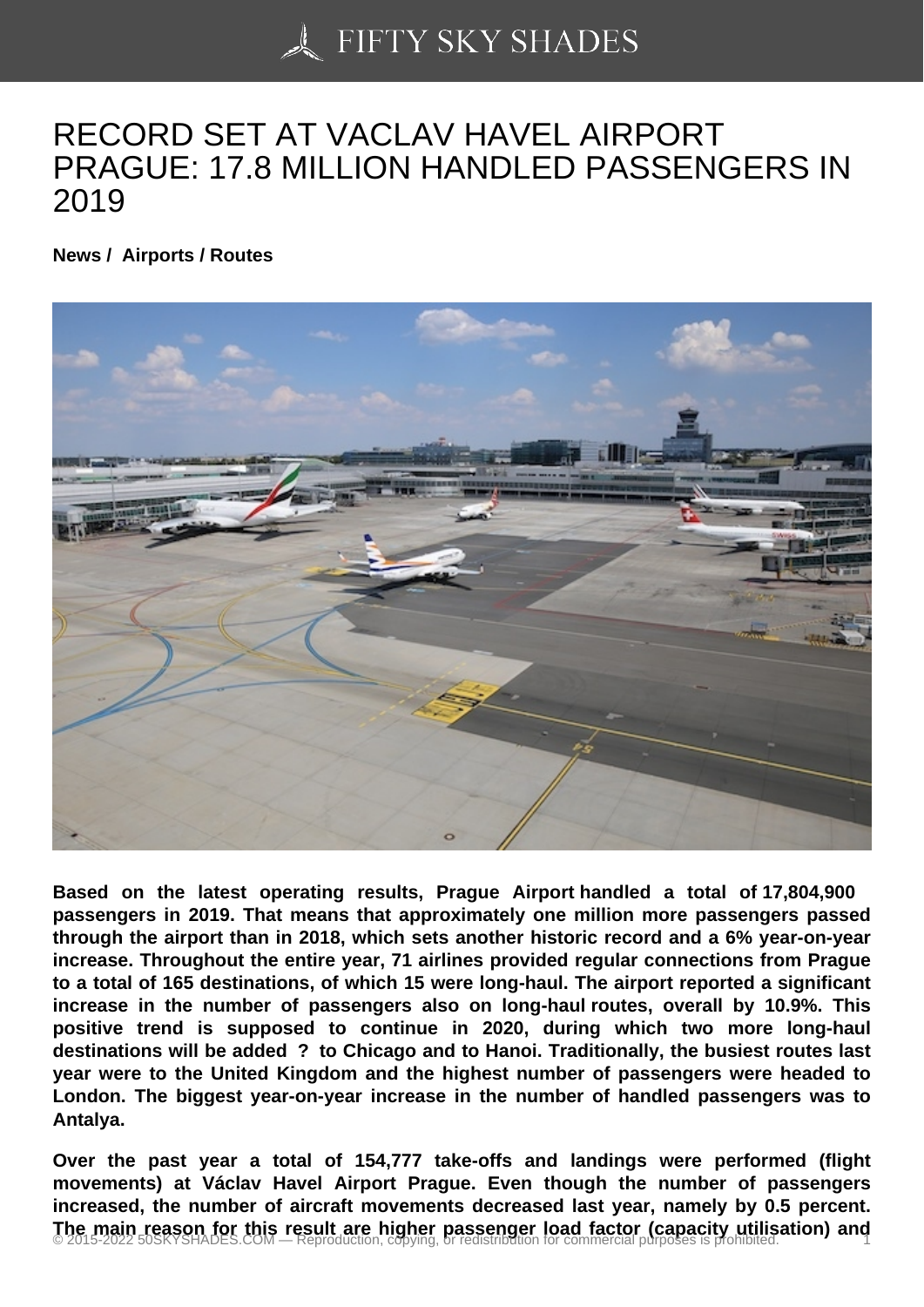**the use of aircraft types with higher seating capacity.**



"The 6% increase in the number of handled passengers that was reported last year is a great result. With these results, we slightly exceeded our prediction made at the beginning of 2019. The reasons for the steady increase include a higher number of long-haul connections and their higher capacity, as well as more frequencies to the busiest European cities, such as London, Amsterdam and Moscow," said Vaclav Rehor, Chairman of the Board of Directors, Prague Airport. "For this year, we are also predicting further growth in the number of passengers, which, however, would already put us over the limit of our operating capacity. We will launch several important development projects directly in the terminals. Unfortunately, these changes may temporarily affected comfort of our passenger but it will ultimately lead to an even more modern and convenient airport once they are completed," added Vaclav Rehor on the 2020 outlook.